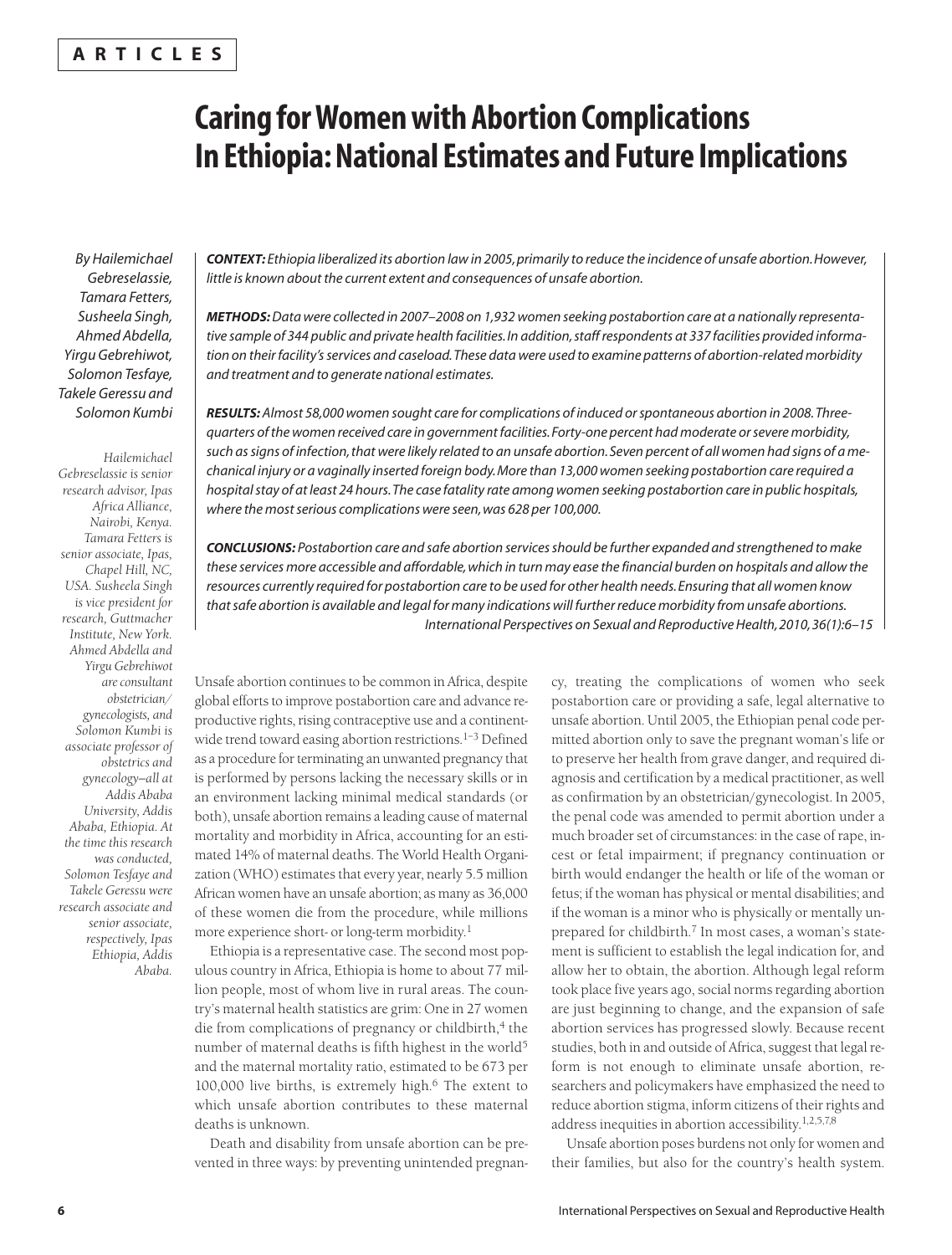While the Ethiopian government has begun to make safe, legal abortion available throughout the country, it has struggled with the burden of caring for women with complications of unsafe abortions. Postabortion care services have improved, $9-11$  but deaths and suffering from unsafe abortion continue to occur, even though they are preventable with the appropriate information, education, training, technology and political commitment. Treating the complications of unsafe abortion often requires surgery, expensive drugs and supplies, and prolonged hospital stays,12–16 and the cost of treating a septic abortion is estimated to be four times that of an assisted delivery.<sup>12</sup> In some developing countries, treating complications of unsafe abortion consumes up to 60% of the total annual budget for gynecologic care.<sup>14</sup> According to one estimate, the annual cost of treating abortion complications in Ethiopia including expenditures incurred by either women or the health system—was almost US\$8 million in 2000.17

The penal code changes in Ethiopia provide a unique opportunity to document the extent and consequences of unsafe abortion; such research provides a baseline from which future changes in morbidity can be assessed. The objective of this research was to estimate the demand for postabortion care and describe morbidity from complications of unsafe abortion and miscarriage in Ethiopia in 2008, as well as to examine the severity of postabortion cases treated in a nationally representative sample of hospitals and other health facilities. This research is the first nationwide study on abortion-related morbidity in Ethiopia.

# **METHODS**

The analysis described here was part of a larger project to assess the incidence, severity and consequences of safe and unsafe abortion in Ethiopia. Only the methods and procedures relevant to the estimation of unsafe abortion and spontaneous abortion (miscarriage), or the treatment of women with abortion complications, are described below. A complete description of methods and results pertaining to the estimation of the incidence of induced abortion is provided in the article by Singh et al. in this issue.<sup>18</sup>

# **Sampling and Weighting**

The sampling frame consisted of public, private and nongovernmental organization (NGO) providers of maternal health services. A national sample of health facilities was selected from Ethiopia's 11 administrative areas—nine regions and two city administrations (one of which is the capital city of Addis Ababa). Although the government is the primary provider of health care, the number of privatesector providers has been increasing rapidly, particularly for abortion care. A small but growing number of NGOs also provide abortion-related care.

Public-sector facilities include referral hospitals, zonal and district hospitals, and health centers with satellite health posts and stations. Private-sector facilities can be categorized as hospitals, special clinics (such as maternal and child health centers) or private clinics (high-, medium-

#### *TABLE 1. Number of eligible and sampled facilities, and number and percentage of participating facilities, by survey—all according to facility type, Ethiopia, 2007–2008*

| Facility type                               | All                             |                          |                                | Morbidity<br>study                        |                                     | Health facility<br>survey                 |                            |
|---------------------------------------------|---------------------------------|--------------------------|--------------------------------|-------------------------------------------|-------------------------------------|-------------------------------------------|----------------------------|
|                                             | No.of<br>eligible<br>facilities | $\frac{0}{0}$<br>sampled | No.of<br>sampled<br>facilities | No.of<br>partici-<br>pating<br>facilities | $\frac{0}{0}$<br>partici-<br>pating | No.of<br>partici-<br>pating<br>facilities | $\%$<br>partici-<br>pating |
| Public hospitals                            | 94                              | 100                      | 94                             | 90                                        | 96                                  | 89                                        | 95                         |
| Public health centers<br>NGO reproductive   | 597                             | 30                       | 177                            | 158                                       | 89                                  | 154                                       | 87                         |
| health clinics                              | 24                              | 100                      | 24                             | 24                                        | 100                                 | 24                                        | 100                        |
| Private/NGO hospitals<br>High-level private | 39                              | 100                      | 39                             | 39                                        | 100                                 | 39                                        | 100                        |
| clinics                                     | 144                             | 40                       | 59                             | 33                                        | 56                                  | 31                                        | 53                         |
| Total                                       | 898                             | 44                       | 393                            | 344                                       | 88                                  | 337                                       | 86                         |

*Note:*NGO=Nongovernmental organization.

and low-level facilities). Most of the facilities that are run by NGOs are hospitals and clinics.

The sampling universe was created by preparing lists of all facilities in the country that offer reproductive health services. Eligible facilities were those thought to have the potential to provide treatment for abortion complications or postabortion care, induced abortion services (as permitted by law), or labor and delivery services. Health posts, health stations, and medium- and low-level private clinics were excluded because they were expected to provide limited or no abortion services. Members of the study team then visited each region or city administration to validate and refine these lists.

The final sampling frame consisted of 898 facilities (Table 1). A stratified, single-stage systematic random sample without replacement was selected to ensure adequate representation of each type of facility that could be providing abortion care and of each region of the country. Eligible facilities were stratified by region (11 strata) and facility type (three strata); the latter were sampled in different proportions according to the importance of the facility type in providing postabortion care and to the number of facilities of that type. Thus, within each region, we selected 100% of public, private and NGO hospitals, as well as all NGO facilities that provide reproductive health services; 30% of public health centers; and 40% of high-level private clinics.

Overall, 393 facilities were chosen for inclusion. Selected facilities were invited to participate by the research team in collaboration with Regional Health Bureau staff. Forty-nine facilities did not participate. In 20 cases, security concerns (e.g., regional instability) or other reasons related to physical inaccessibility precluded participation; 20 additional facilities did not provide abortion services and were unwilling to send a representative to attend the required training, and seven others were never located or were misidentified in the list. The remaining two facilities refused to participate. Facilities that did not participate were not replaced; thus, the final sample consisted of 344 facilities, a participation rate of 88%. However, no abortion cases were documented in 36 participating facilities during data collection.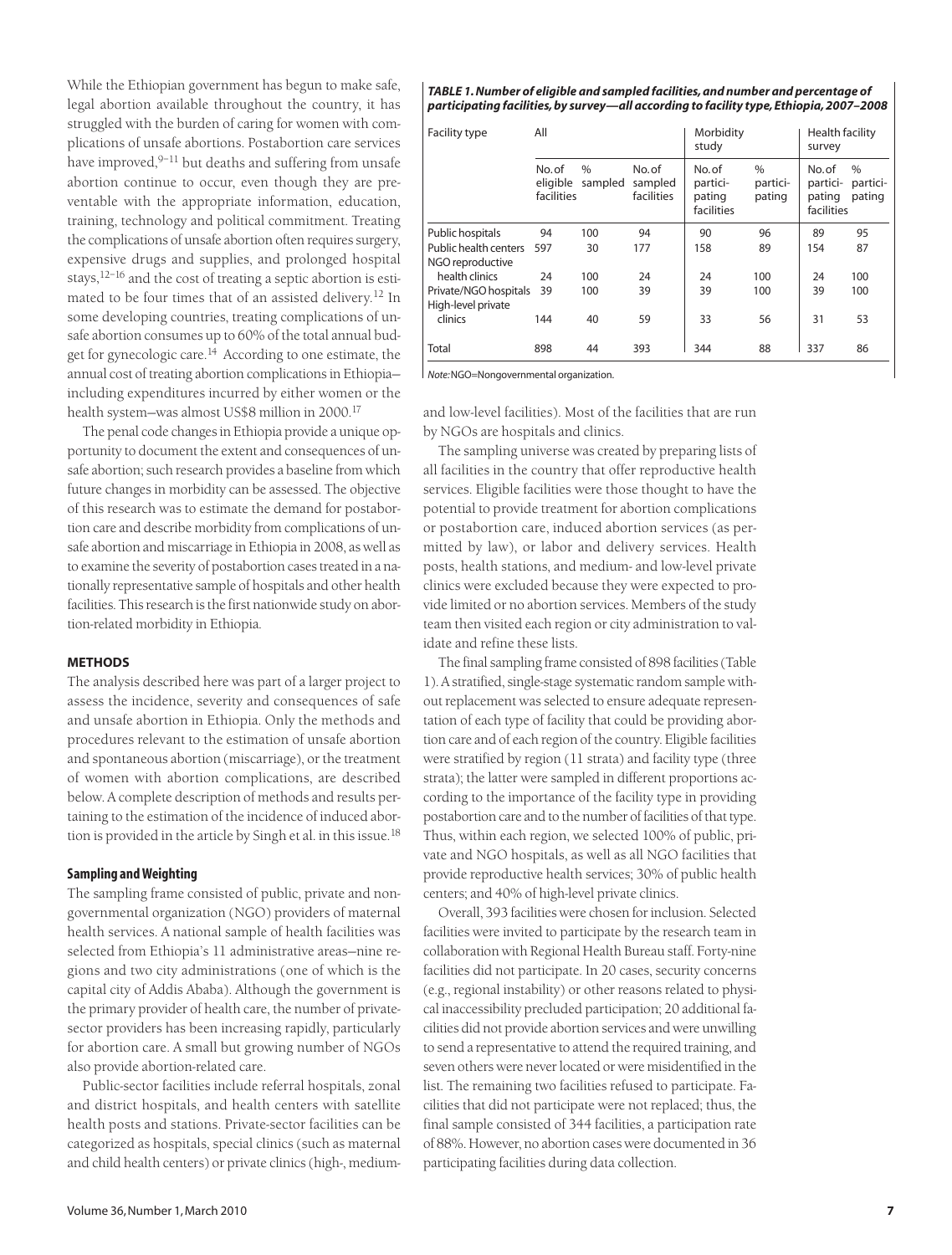Weights were calculated for each stratum on the basis of the sample fraction and the level of nonresponse; the data were adjusted for strata that contained few eligible or participating facilities. For eight of the 33 combinations of region and facility type, the number of participating facilities was not large enough to represent the facility type in that area. In these cases, the facilities were regrouped with others of the same type and from similar regions, and the weights recalculated. This resulted in 21 strata used for the analysis. Sampled facilities that did not provide abortion care during the study period (but did so at other times) were included in the analysis.

#### **Data Collection**

Data for this study were collected in two related but separate surveys. First, prospective abortion-related morbidity data were obtained on the symptoms and clinical management of all women who presented for abortion care in the sampled health facilities during the 28-day study period. Second, at each facility, a respondent knowledgeable about maternity or abortion care completed a Health Facilities Survey questionnaire concerning the facility's services and caseload. All data collection occurred between November 2007 and March 2008.

*•Prospective morbidity data collection.* Our analysis was based in part on the prospective morbidity methodology, a technique originally used to determine whether abortion complications were likely related to an unsafe abortion or to a miscarriage. The methodology, which was developed by a WHO task force, has been adapted and used to measure the severity of abortion-related complications in countries as diverse as South Africa, Cambodia and Kenya.8,19–23 For this study, we reviewed data collection instruments from Kenya and Cambodia and revised them on the basis of input obtained from a panel of experts and investigators. The resulting instruments were pilot tested and then further revised.

A provider (gynecologist, physician, midwife or health officer) from each participating facility was trained to extract case information on abortion clients using the revised instrument. Each provider completed two days of training, including sessions on terminology, data collection practice, study components and objectives, confidentiality and ethical considerations.

During a period of 28 consecutive days, each provider used the standardized form to collect data on all women presenting to his or her facility with complications from an incomplete, missed, inevitable, complete or septic abortion before the 28th week of gestation.\* Data collectors did not differentiate between complications resulting from un-

#### *TABLE 2. Percentage distribution of women seeking postabortion care, by selected characteristics, prospective morbidity study, Ethiopia, 2007–2008*

| Characteristic                            | No.        | %              |
|-------------------------------------------|------------|----------------|
| Site where care sought                    |            |                |
| Public hospital                           | 1,194      | 62             |
| Public health center                      | 348        | 18             |
| Private/NGO facility                      | 390        | 20             |
| Referred to higher level of care<br>Yes   | 121        | 6              |
| No                                        | 1,811      | 94             |
|                                           |            |                |
| <b>Marital status</b><br>Married          | 1,567      | 81             |
| Single                                    | 275        | 14             |
| Cohabiting                                | 45         | 3              |
| Separated/widowed/divorced                | 44         | $\overline{2}$ |
| Age                                       |            |                |
| $\leq$ 17                                 | 60         | 3              |
| $18 - 24$                                 | 660        | 35             |
| $25 - 29$                                 | 527        | 28             |
| $30 - 34$                                 | 322        | 17             |
| $\geq$ 35                                 | 329        | 17             |
| <b>Residence</b>                          |            |                |
| Urban/periurban                           | 1,089      | 57             |
| Rural                                     | 835        | 43             |
| <b>Education</b>                          |            |                |
| None                                      | 801        | 42             |
| Some primary school                       | 343        | 18             |
| Some secondary school                     | 620        | 32             |
| Some postsecondary school                 | 160        | 8              |
| <b>No. of previous pregnancies</b>        |            |                |
| 1                                         | 534        | 28             |
| $\overline{2}$                            | 325        | 17             |
| 3<br>$\geq 4$                             | 274<br>797 | 14<br>41       |
|                                           |            |                |
| Previous miscarriage                      |            |                |
| Yes                                       | 970        | 50             |
| No                                        | 956        | 50             |
| <b>Previous abortion</b>                  |            |                |
| Yes                                       | 682        | 35             |
| No                                        | 1,247      | 65             |
| Pregnancy followed contraceptive failure† |            |                |
| Yes                                       | 465        | 24             |
| No                                        | 1,450      | 76             |
| <b>Estimated gestational age</b>          |            |                |
| First trimester                           | 1,207‡     | 62             |
| Second trimester                          | 725        | 38             |
| <b>Tried to end pregnancy</b>             |            |                |
| Yes                                       | 268        | 14             |
| No                                        | 1,664      | 86             |
| <b>Totals</b>                             | na         | 100            |
|                                           |            |                |

†Client reported using modern contraceptives to prevent the pregnancy for which she was seeking postabortion care.‡Includes 15 cases with missing values that were imputed to first trimester.*Note:*All numbers and percentages are unweighted and unless otherwise noted exclude missing responses. NGO=nongovernmental organization.na=not applicable.

safe abortions and those from miscarriages. Information was gathered on demographic characteristics, self-reported induction attempts, reproductive history, vital signs, symptoms found on physical exam, symptoms for which the woman came to the facility and clinical management.

<sup>\*</sup>An incomplete abortion is one in which fetal or placental components remain in the uterus; it may be the result of a spontaneous abortion or complications from an induced abortion.In a missed abortion or an inevitable abortion,the fetus is no longer developing or viable;the former term is used if no bleeding or cramping is occurring,while the latter is used if the women presents with an open cervix and vaginal bleeding.In a complete abortion, all products of conception have been expelled.An induced or spontaneous abortion is considered septic if retained tissue has become infected.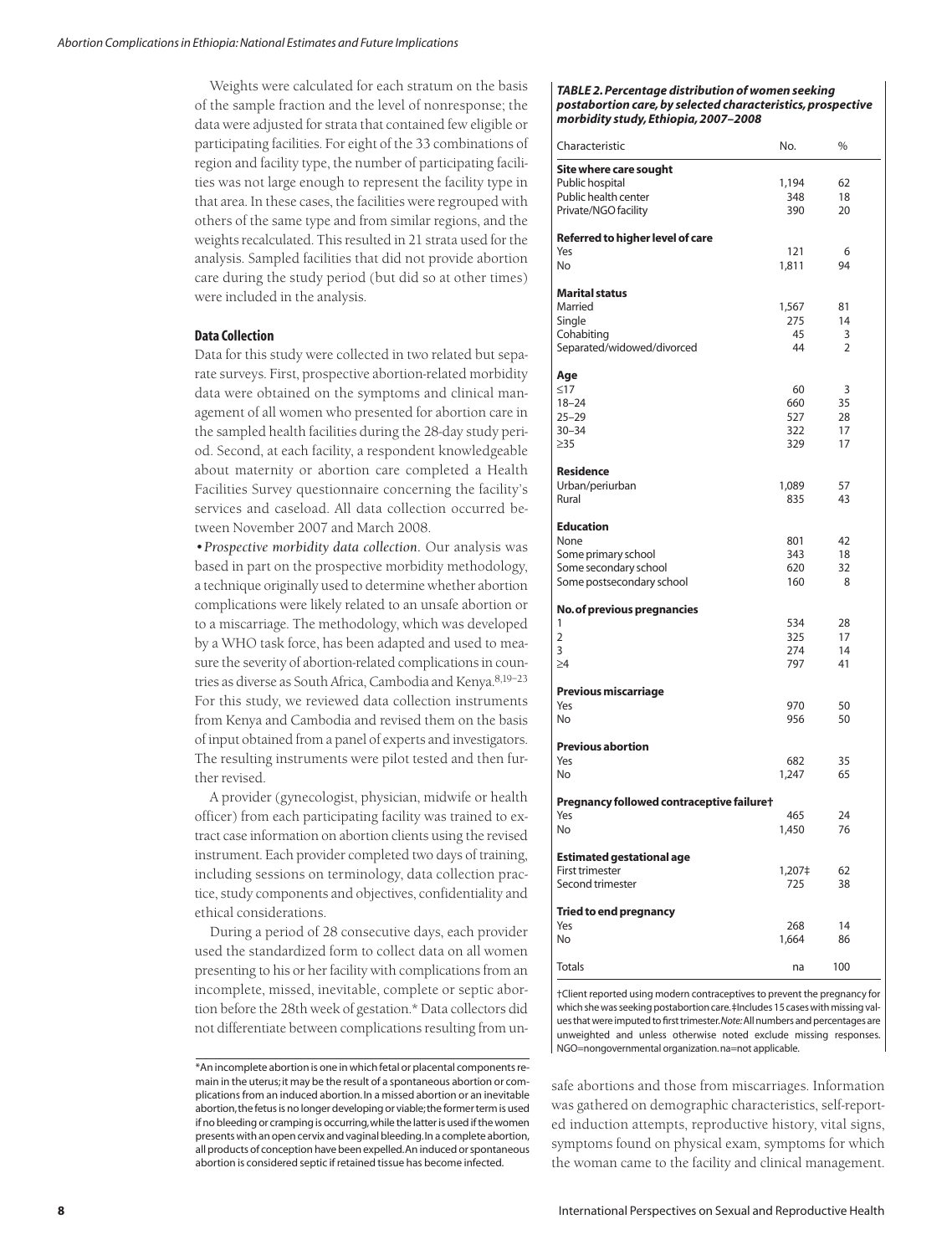The patients were not interviewed directly, although the providers asked questions concerning demographic characteristics during the consultation. The flow of the form approximated that of the woman's care to minimize provider effort and improve data quality. Patient identifiers were removed at the time of collection to protect confidentiality. Study team members and regional supervisors visited each site at least twice during the data collection period, and the latter monitored data collection and checked records for completeness.

*• Health Facilities Survey.* During the data collection period for the prospective morbidity survey, we surveyed respondents from the same facilities regarding abortion services in their facility. In most cases, these respondents facility managers, supervisors or providers working in abortion service delivery—were the same individuals who collected the morbidity data. Each respondent completed a questionnaire that included questions concerning training of personnel, facility infrastructure and equipment, and abortion caseloads. In particular, they were asked to estimate the number of postabortion cases the facility treated in an average month and the number it had treated in the past month. Respondents from 337 facilities completed questionnaires, representing 86% of selected facilities. Data were entered and checked using Epidata version 3.1 and then transferred to Stata version 9.2 and SPSS version 17.0 for analysis.

# **Data Analysis**

A limitation of using the prospective morbidity methodology to calculate national estimates of abortion complications is that the number of actual postabortion cases may be underreported.24,25 To address this issue, we also utilized the two provider estimates of postabortion caseloads when calculating national estimates; the provider figures were often higher than the numbers of abortion cases observed in the prospective morbidity methodology. These three figures—average monthly cases, last month's cases, and actual cases recorded during data collection were examined for outliers and anomalies. They were then annualized (the provider estimates were multiplied by 12 and the 28-day morbidity survey data by 13.04) and summed, and the arithmetic means were used for producing weighted caseload estimates.

We used methods of variance estimation for survey data to account for the stratified sampling design; standard errors were calculated using the Taylor-series approximation. Adjusted chi-square statistics and their corresponding p values were used to identify bivariate associations; statistical significance was defined as p<.05.

For nearly all variables, rates of nonresponse were lower than 5%; unless otherwise indicated, analyses for each variable excluded cases with missing data for that measure. All percentages are weighted to account for missing responses; however, we present unweighted descriptive data for the morbidity survey sample to allow a more thorough assessment of the results. Although missing data

*TABLE 3. Percentages (and 95% confidence intervals) of women seeking postabortion care who had selected medical signs or died, and percentage distribution of women according to severity of morbidity—all by type of facility*

| Measure                                            | All<br>$(N=57.964)$                      | Public<br>hospital<br>$(N=20,198)$         | Public<br>health center<br>$(N=23.317)$     | Private/<br>NGO facility<br>$(N=14.449)$  |
|----------------------------------------------------|------------------------------------------|--------------------------------------------|---------------------------------------------|-------------------------------------------|
| $\geq$ 1 sign of infection†                        | $24(21-27)$                              | $25(21-28)$                                | $26(20-32)$                                 | $19(13 - 25)$                             |
| $\geq$ 1 sign of physical interference‡            | $7(5-9)$                                 | $8(5-11)$                                  | $7(3-11)$                                   | $4(1-7)$                                  |
| $\geq$ 1 sign of organ failure§                    | $2(1-3)$                                 | $2(1-4)$                                   | $3(1-4)$                                    | $1(0-2)$                                  |
| Died from unsafe abortion                          | $0.2(0.1 - 0.4)$                         | $0.6(0.2 - 1.1)$                           | 0.0                                         | 0.0                                       |
| Severity of morbidity<br>Low<br>Moderate<br>Severe | $59(55-63)$<br>14 (11–16)<br>$27(24-31)$ | $58(52-64)$<br>$12(8-17)$<br>$30(26 - 34)$ | $55(48-62)$<br>$15(11-20)$<br>$30(23 - 35)$ | 71 (63–78)<br>$11(6-17)$<br>$18(13 - 23)$ |

†Sepsis,shock,peritonitis,tetanus or offensive products of conception.‡Mechanical injury to or foreign body in the vagina, cervix, uterus or intra-abdominal area. §Disseminated intravascular coagulation, coma, respiratory distress or other signs. *Notes:* All percentages are weighted and exclude missing responses. Categories of morbidity sequelae are not mutually exclusive.NGO=nongovernmental organization.

were uncommon, imputation was deemed necessary for one variable, gestational age; for the 15 respondents who were missing data on this variable, gestational age was imputed to the first trimester on the basis of the clinical data. To calculate complication rates and ratios for the Ethiopian population, we used data from the 2007 national census and adjusted it for growth.26 The ethical committee of the Ethiopia Science and Technology Agency reviewed and granted ethical clearance for the research.

#### **RESULTS**

#### **Respondent Characteristics**

Information on the characteristics and postabortion care of 1,932 women was collected during the study period. Most postabortion clients (81%) were married (Table 2). Their mean age was 28; only one in 10 was an adolescent (not shown). More than half (57%) lived in an urban or periurban area. A substantial proportion (42%) reported having no formal education. Nearly all had already been pregnant at least once, and most at least twice. Half of the women told providers that they had had a previous miscarriage, and a third (35%) reported terminating a past pregnancy. About one-quarter (24%) reported that they had been using a modern contraceptive method when they conceived their current pregnancy; contraceptive use was highest among women who sought care in a private facility (not shown). Thirty-eight percent of women were seeking care for complications in the second trimester of pregnancy, and 14% said they had already tried to end their pregnancy. Women in their second trimester of pregnancy were disproportionately likely to be from rural areas (p=0.002; not shown). Seven of the women seeking postabortion care died (not shown).

# **Symptoms and Severity**

*•Symptoms.* A fourth of women had a highly (9%) or moderately (14%) elevated temperature, an initial sign of infection (not shown). Just 3% had a more serious symp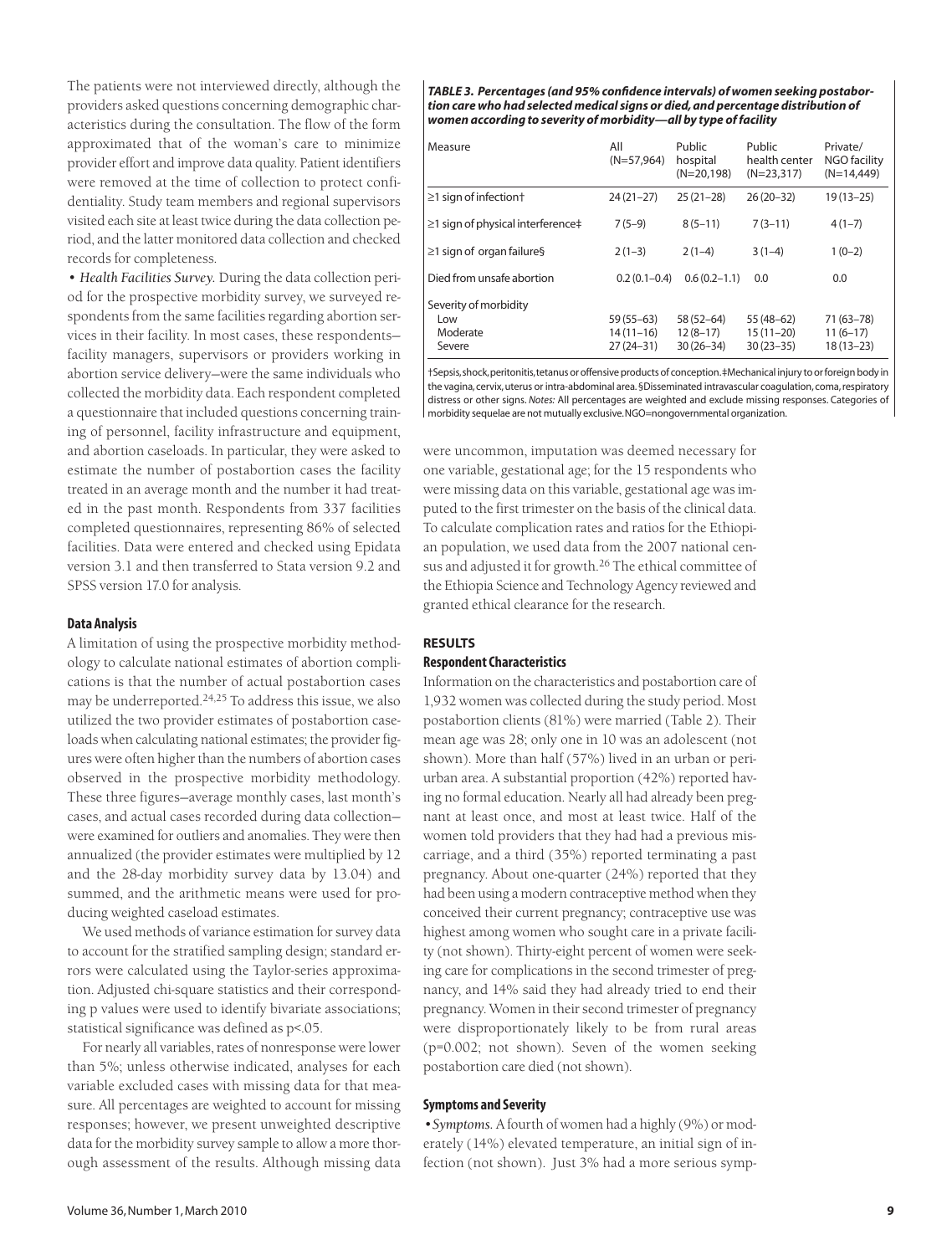*TABLE 4. Number of women seeking postabortion care; number and percentage distribution of these women by severity of morbidity; and percentage of these women who were hospitalized—all according to region*

| All<br>Region    |        | Severe |         | Moderate |               | Low    |               | $\%$          |
|------------------|--------|--------|---------|----------|---------------|--------|---------------|---------------|
|                  | No.    | No.    | %       | No.      | $\frac{0}{0}$ | No.    | $\frac{0}{6}$ | hospitalized  |
| Addis Ababa      | 7.233  | 868    | $12***$ | 651      | 9             | 5.714  | 79            | $13(9-18)$ ** |
| Other            | 50,731 | 14,816 | 29      | 7.052    | 14            | 28,863 | 57            | 24 (20-27)    |
| Dire Dawa/Harari | 3,671  | 918    | 25      | 220      | 6             | 2,533  | 69            | $31(15-48)$   |
| <b>SNNP</b>      | 10,896 | 2.724  | 25      | 1,416    | 13            | 6.756  | 62            | $20(13-27)$   |
| Oromiya          | 20,310 | 6.093  | 30      | 2.843    | 14            | 11,374 | 56            | $26(19-33)$   |
| Amhara           | 9.242  | 2.865  | 31      | 1,386    | 15            | 4.991  | 54            | $14(8-19)$    |
| ASBG             | 3,274  | 1,048  | 32      | 786      | 24            | 1,440  | 44            | 24 (16 - 33)  |
| Tigray           | 3,338  | 1,168  | 35      | 401      | 12            | 1,769  | 53            | $46(34 - 58)$ |

\*\*Percentage for Addis Ababa is significantly different from percentage for other regions at p<.01. \*\*\*Percentage distribution by severity of morbidity in Addis Abada is significantly different from that in other regions at p<.001.*Notes:*All data are weighted.Hospitalization refers to a stay of at least 24 hours.SNNP= Southern Nations, Nationalities and People's Region.ASBG=Affar,Somali,Benishangul-Gumuz and Gambela.

> tom, a pulse of more than 119 beats per minute, which is a precursor to shock (not shown). Women also exhibited other signs of serious morbidity. Nearly one-quarter had at least one sign of infection (Table 3, page 9). Signs of physical interference with the pregnancy, such as the presence of a foreign body or mechanical injury to the vaginal, cervical or uterine area, were present in 7% of women, including 7–8% of those treated in public facilities and 4% of those treated in private ones (p=.09). Two percent of women showed signs of organ failure; these women were more likely to have gone to public facilities than to private facilities for care (p=.05). About 0.2% of all women died

#### *TABLE 5. Percentages (and 95% confidence intervals) of women seeking postabortion care who received selected types of care, and percentage distribution of these women by type of provider—all according to type of facility*

| Measure                                                                                    | All<br>$(N=57,964)$                      | Public<br>hospital<br>$(N=20,198)$    | Public<br>health center<br>$(N=23,317)$ | Private/NGO<br>facility<br>$(N=14,449)$ |
|--------------------------------------------------------------------------------------------|------------------------------------------|---------------------------------------|-----------------------------------------|-----------------------------------------|
| Referred elsewhere***                                                                      | $13(9-16)$                               | $1(1-2)$                              | $27(19-35)$                             | $4(1-7)$                                |
| <b>Evacuation performed</b><br>Any***<br>Sharp curettaget,***<br>MVA/EVA+,***<br>Othert, ‡ | 79 (75–83)<br>38<br>56<br>6              | $93(91-95)$<br>54<br>37<br>9          | 59 (50-68)<br>25<br>69<br>6             | 95 (92-98)<br>25<br>72<br>3             |
| <b>Antibiotics provided</b>                                                                | 83 (79-87)                               | 85 (79-91)                            | 79 (73-86)                              | 86 (79-93)                              |
| Transfusion administered*                                                                  | $2(1-3)$                                 | $4(2-5)$                              | $1(0-1)$                                | $1(0-2)$                                |
| Intravenous fluids given***                                                                | 44 (39-49)                               | $66(61 - 72)$                         | $35(27-43)$                             | $19(11-26)$                             |
| Pain medication given***                                                                   | 54 (48-59)                               | $60(51-68)$                           | 40 (30-50)                              | 71 (58-85)                              |
| <b>Hospitalization required***</b>                                                         | $23(19-26)$                              | 43 (38-49)                            | $9(5-13)$                               | $11(6-16)$                              |
| <b>Evacuation provider§,***</b><br>Physician<br>Midlevel provider<br>Missing               | 43 (37-49)<br>$35(30-41)$<br>$21(17-26)$ | 68 (70–76)<br>25 (18–32)<br>$7(5-10)$ | $3(1-6)$<br>55 (45–64)<br>$42(33 - 51)$ | 81 (72-90)<br>$14(6-22)$<br>$5(2-8)$    |

\*Percentages differ among facility types at p<.05. \*\*\*Percentages differ among facility types at p<.001. †Because of the large number of strata used in the analysis, the standard error estimates for the "other"subcategory are unstable; thus, only point estimates are shown for the three subcategories. ‡Includes pitocin, medical methods and manual removal of retained products.§Specialists,general practitioners,residents and interns are considered physicians;nurses,midwives and health officers are midlevel providers.*Notes:*All percentages are weighted and unless otherwise noted exclude respondents with missing data.Hospitalization refers to a stay of at least 24 hours.NGO=nongovernmental organization.MVA/EVA=manual vacuum aspiration or electric vacuum aspiration.

from their complications, all of them at public hospitals. *•Severity of morbidity.* The symptom severity index used in this research was initially developed as a tool to distinguish miscarriages from unsafely induced abortions.<sup>21</sup> Self-reports of induction attempts, moderate and severe morbidity, and abortion complications in the second trimester of pregnancy are infrequent among women who have had a miscarriage, but they are strongly associated with attempted unsafe abortion.

In this sample, 14% of women told their provider that they had done something to try to cause an abortion (either by themselves or with the assistance of another person) prior to seeking postabortion care (not shown). As noted above, 7% of all women presented with signs of mechanical injury to or foreign bodies in the intrauterine area, an indication of the invasiveness of unsafe abortion procedures. Two percent of all women were found to have a foreign body inserted in their vagina or uterus (not shown).

Almost six in 10 women presenting for postabortion care had symptoms of low severity, as they showed no unusual morbidity other than pain and bleeding (Table 3). However, 41% of women had either moderate or severe morbidity, indicating that their condition was more serious or deteriorating. Fourteen percent of women were classified as moderately ill, as they had "offensive" products of conception (infected retained products), a slightly elevated temperature (37.3–37.9°C) or localized peritonitis. The remaining 27% had severe morbidity—signs of infection, evidence of shock, mechanical or foreign body injury, elevated pulse, organ failure or generalized peritonitis—or died. Seriously ill women (those with moderate or severe morbidity) more often sought care in public facilities than in private ones (42–45% vs. 29%) and were as likely to go to a health center as to a hospital for care (not shown).

*•Regional variation in abortion morbidity.* Women who sought postabortion care at a facility in Addis Ababa were less likely than those in other regions to have serious complications (Table 4). Only 21% of women who presented with abortion complications in Addis Ababa had severe or moderate morbidity, compared with 43% of those who sought care in other parts of the country. The proportion of patients with severe or moderate morbidity was also relatively small in Dire Dawa and Harari (31%), two highly urban regions where access to safe abortion and private services is above the national norm. The proportion of women with severe morbidity was highest in Tigray (35%) and in the region encompassing Affar, Somali, Benishangul-Gumuz and Gambela (32%), the most isolated and rural areas in the country; access to safe abortion, and to health care in general, is poor in these regions.

A further indication of the severity of complications is the proportion of women hospitalized during treatment (i.e., those who required a stay of at least 24 hours). Only 13% of women seeking care in Addis Ababa were hospitalized, compared with 24% of those in other areas.

*•Service provision and treatment.* One-third (34%) of women seeking postabortion care presented in the second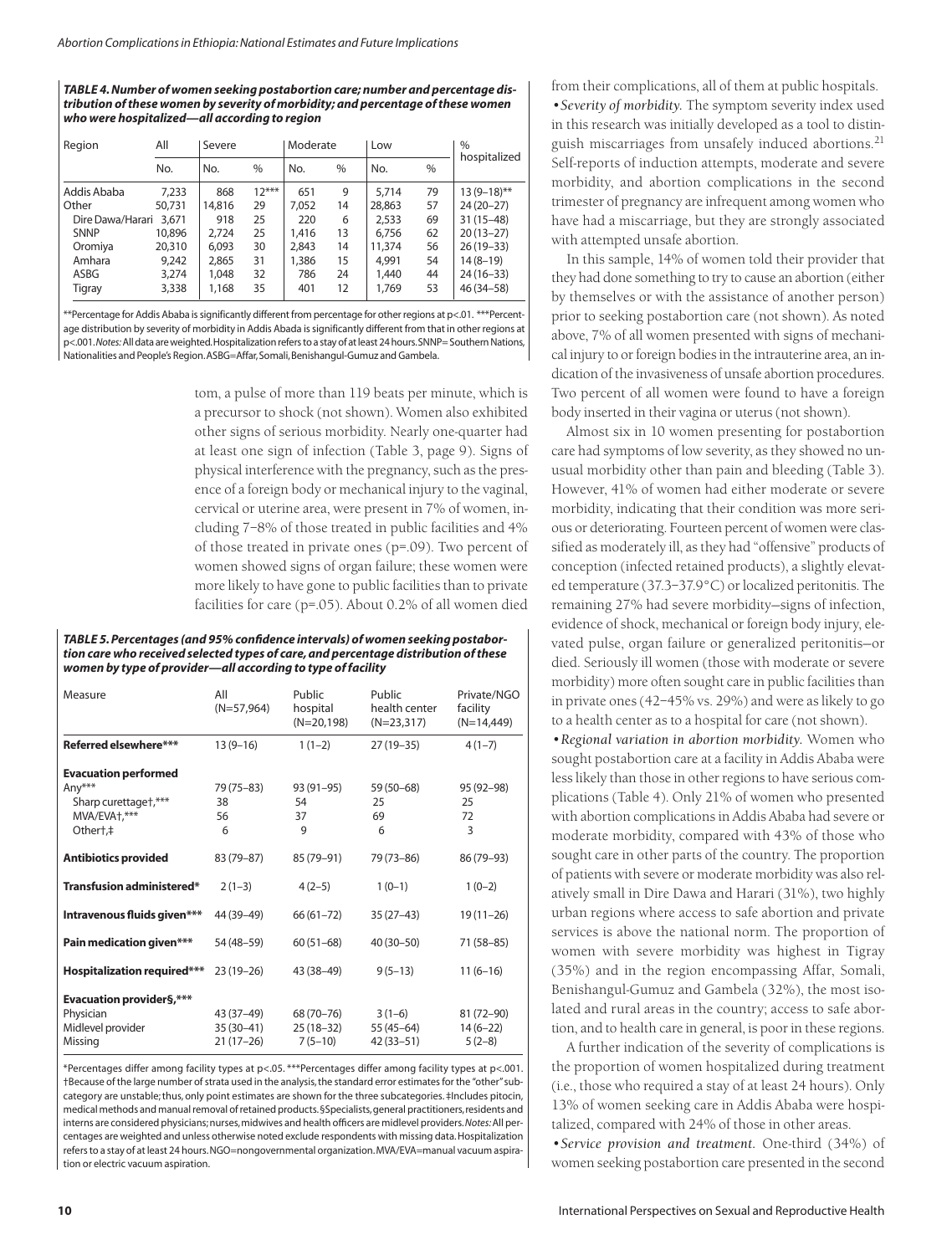trimester of pregnancy (weighted value; not shown); the proportion differed by facility type (p<.001), ranging from 20% in private facilities to 30% in public health centers and 45% in public hospitals. One-fourth of the women (25%) said that their pregnancy was the result of contraceptive failure (weighted value; not shown).

The type of care that a woman received often differed according to the type of facility where she received treatment. Most women (75%) sought care for complications of unsafe abortion or miscarriage at public health facilities (not shown). Thirteen percent of all women, and 27% of those who sought care at health centers, required referral to a higher-level health facility (Table 5). Women were more likely to receive a uterine evacuation at a private health facility (95%) or a public hospital (93%) than at a public health center (59%). Providers in public hospitals were more likely than those in public health centers or private facilities to use sharp curettage in the first trimester (18% vs. 1%; not shown), even though the method is not a WHO-recommended technique. Conversely, aspiration methods—such as manual vacuum aspiration or, in a very few cases, electric vacuum aspiration—were used much more often in public health centers and private health facilities than in hospitals (69–72% vs. 37%). Sixty-eight percent of first-trimester postabortion care procedures in the country were performed with aspiration methods (not shown). Medical abortion using mifepristone or misoprostol, although becoming more common globally, was rare in any type of facility (1% of cases overall); however, pitocin (a synthetic form of the hormone oxytocin used to induce labor) was administered in 5% of cases, primarily to women in their second trimester who were treated in hospitals. Manual removal of retained products of conception was used in seven cases, probably because manual vacuum aspiration was unavailable (not shown).

More than three-quarters (83%) of all women received antibiotics (Table 5). Only 2% received blood transfusions, although 44% of women needed intravenous fluids for stabilization. Slightly more than half of women (54%) received medication for pain during the course of their treatment; women in health centers were less likely than women treated elsewhere to receive such medication.

The majority of patients seeking postabortion care were treated and discharged on the same day (i.e., as outpatients), but 23% remained at the facility for at least 24 hours. A substantial proportion of postabortion care was delivered by physicians (43%), although midlevel providers, such as nurses, midwives and health officers, treated more than one-third (35%) of women. However, a large number of responses for this variable were missing, particularly in health centers, where information on the provider was unavailable for 42% of patients.

#### **Annual Incidence of Postabortion Treatment**

We estimate that 57,964 women with postabortion complications were treated in Ethiopian health facilities in 2008 (Table 6). Almost three in four, or an estimated

*TABLE 6. Selected estimates (and 95% confidence intervals) of the number of women with abortion-related complications, hospitalizations and deaths, and related statistics, Ethiopia, 2008*

| Measure                                              | No.                    |
|------------------------------------------------------|------------------------|
| Women receiving postabortion care                    |                        |
| Any                                                  | 57,964 (50,847-65,081) |
| <b>Public facilities</b>                             | 43,515 (35,557-51,475) |
| Private/NGO facilities                               | 14,449 (9,528-19,369)  |
| Women treated for moderate/severe complications      | 23,765 (21,447-26,084) |
| Women hospitalized for complications                 | 13,332 (11,593-15,071) |
| Complications per 1,000 women of reproductive age    | 3.49                   |
| <b>Complications per 100 live births</b>             | 1.96                   |
| Deaths per 100,000 women treated in public hospitals |                        |
| for postabortion complications                       | 628 (163-1.092)        |
| Deaths in health facilities due to unsafe abortion   | 100 (24 - 175)         |

*Notes:*Hospitalization refers to a stay of at least 24 hours. Rates and ratios are calculated using data on the numbers of women of reproductive age and births in Ethiopia in 2007, adjusted for population growth (reference 26).

43,515 women, sought care from public-sector hospitals or health centers. About one-third of women seeking postabortion care, or 19,708 women, were already in their second trimester of pregnancy when they came to the health facility (not shown). More than 40%, or 23,765 women, were severely or moderately ill, and 13,332 required a facility stay of at least 24 hours.

There were 16,582,708 women of reproductive age and 2,964,323 births in Ethiopia in 2007.<sup>26</sup> After adjusting these figures for population growth, we estimate that 3.5 per 1,000 women of reproductive age were treated for complications of unsafe abortion and miscarriage in health facilities in 2008, and that 2.0 women were treated for abortion complications for every 100 live births. In addition, we estimate that 100 women died in health facilities from abortion complications in 2008, with 87 of the deaths occurring among women in the second trimester of pregnancy (not shown). The case fatality rate among women treated for abortion complications in public hospitals (where all of the deaths were reported) was 628 per 100,000 postabortion complication cases, or 0.6% of all women who received postabortion care in these hospitals.

#### **DISCUSSION**

Access to high-quality postabortion care should be considered a right for all women. According to our study, almost 58,000 Ethiopian women sought postabortion care in 2008 and more than 13,000 had hospital stays of 24 hours or longer for abortion complications, requiring valuable bed space and scarce human and financial resources. Most of these women were married and had had at least two prior pregnancies; thus, their injuries and any subsequent morbidity affected not just themselves but their households.

Compared with the general population of Ethiopian women of reproductive age, women obtaining postabor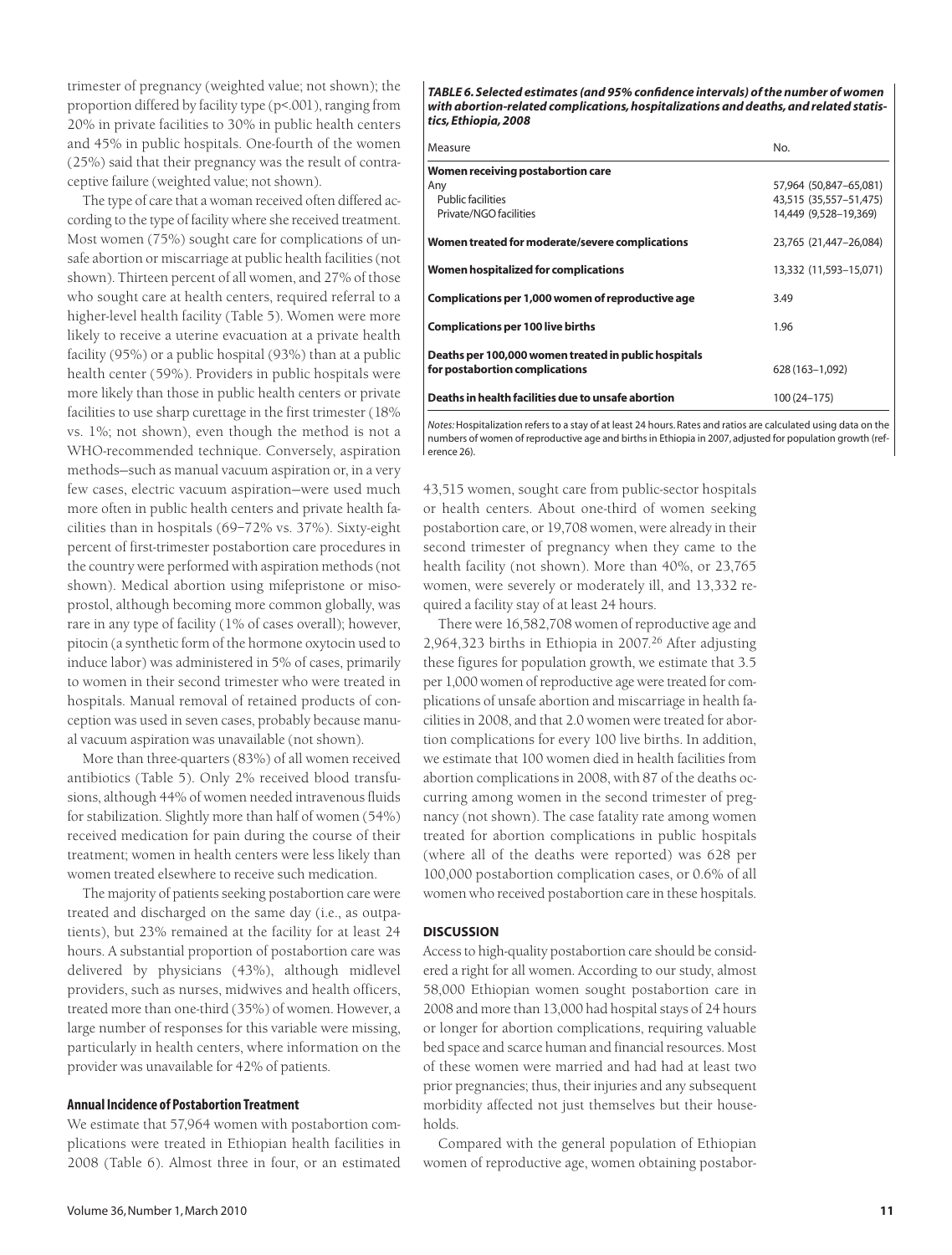tion care in this study were older, better educated and more likely to have children.<sup>6</sup> The average age of women in this study was 28; most likely, many had been sexually active for at least a decade. One-third of the women reported having had a previous abortion, indicating the need for a strong postabortion family planning program; many of these unsafe abortions could have been prevented with appropriate postabortion counseling and contraceptive provision. However, one in four women reported that their pregnancy was the result of contraceptive failure (i.e., they were using contraceptives at the time they became pregnant), a proportion much higher than the national contraceptive prevalence rate of 14% for modern methods.<sup>4</sup> A shift to more effective contraceptive methods and a stronger emphasis on postabortion contraceptive provision would reduce rates of contraceptive failure and unintended pregnancy in this group.

Fourteen percent of women said that they had already tried to end their pregnancy before seeking postabortion care, even though many of these women would have been eligible for a safe, legal abortion. Although women may be more likely to report a termination attempt to their health care providers than to standard interviewers,15,20,25 pervasive stigma against abortion—as well as a lack of knowledge that abortion is legal—may have kept even more women from disclosing a clandestine abortion attempt. In addition, women who desired to terminate an unwanted pregnancy may not have been able to do so safely because of the attitudes of their partner or family members or the belief that a safe abortion is expensive or unavailable. To reduce the prevalence of abortion-related morbidity, clandestine abortions need to be eliminated through the prevention of unintended pregnancy or the provision of safe abortion services.

The findings on clinical management and care by facility type indicate that public-sector facilities are carrying most of the resource burden for abortion complications in Ethiopia. Government health facilities remain the main source of care for women who are poor, live in underserved areas or have severe injuries. In fact, three-quarters of women seeking postabortion care—and almost 90% of severely or moderately ill women—were treated at government facilities. Public hospitals are still managing most postabortion cases in Ethiopia, even though 73% of women did not have severe morbidity and probably could have been treated in a primary care facility if trained providers and adequate equipment had been available.

In many instances, however, such providers and equipment may not be available. More than one in four women who sought treatment in a health center were referred to a hospital for further care, possibly because some health centers are unable to manage abortion patients, especially those who are severely ill. The high proportion of missing data on the type of provider who performed the uterine evacuations in health centers is unusual; it may indicate that the providers were untrained or unauthorized to perform these procedures and thus reluctant to admit having done so. In-

creasing the capacity of lower-level facilities to manage cases with low morbidity would reduce costs and treatment delays, and relieve the burden on referral hospitals. Improving accessibility of postabortion services throughout the public sector would almost certainly save lives.

The risks of unsafe abortion depend on the provider's skill and facilities, the method used, the general health of the woman and the stage of pregnancy.<sup>1</sup> Although we did not ask providers to distinguish between complications of unsafe abortion and those of miscarriage, the data suggest that a substantial proportion of the women they treated had had an unsafe abortion. More than one-quarter of women who presented for postabortion care in our study were severely ill by the time they reached the health facility; most of these women showed signs of sepsis, an unlikely complication for a woman having a miscarriage. In addition, 7% of all women showed signs of physical interference with the pregnancy—an inserted object, marks from medical instruments used in a botched abortion, or other physical damage to the vaginal or cervical area. Signs of physical interference and organ failure were most commonly found among women who sought care in public facilities; contributing factors include the fact that public hospitals are more likely than private facilities to treat severe complications and offer postabortion care at very low cost. Another explanation is that most private health facilities in Ethiopia are located in urban and periurban areas, where women may have access to a wider variety of abortion providers and to better information from peers and others, allowing them to obtain safer, less invasive procedures.

The prevalence of high-severity abortion-related morbidity was lower in Addis Ababa than in the remainder of the country (12% vs. 29%), most likely due to better access to safe abortion services. Many facilities in Addis Ababa now provide pregnancy terminations with few restrictions. A qualitative, community-based study conducted in 2007 among ethnic Guraghes living in rural areas of the Southern Nations, Nationalities and People's Region south of Addis Ababa found that although women recognize the need for abortion services and express sympathy for women who wish to obtain a safe abortion, they are unaware of how to get one, thinking that such services are available only in Addis Ababa and are prohibitively expensive.27

This study was not designed to provide an overall measure of abortion-related maternal mortality. Rather, it provides an estimate of the number of abortion-related maternal deaths that occurred in health facilities in a one-year period. The estimated number of deaths in all facilities in 2008 (100) is consistent with the 13 deaths reported from 15 public hospitals during a six-month period in 2000<sup>17</sup> and with reports provided by Health Facility Survey respondents about abortion-related deaths in facilities in the previous year. However, on the basis of data from this study and other sources, $2,26$  we estimate that fewer than 4% of women who die from unsafe abortion do so in health facilities. This is not unexpected, given the low levels of health care coverage in some parts of the country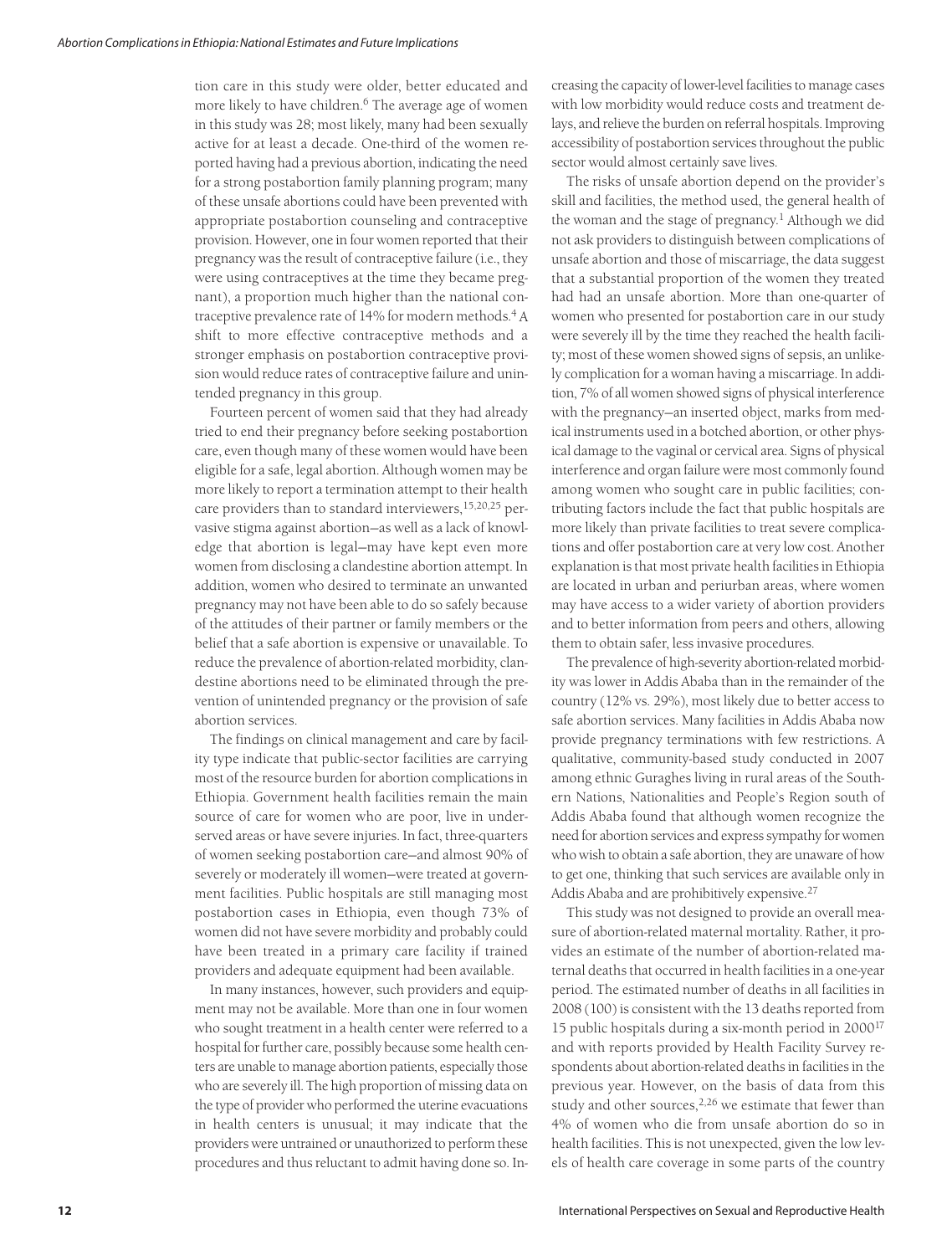and of health care utilization in general; for example, only 6% of births took place in health facilities in 2005.<sup>6</sup>

Case fatality rates provide another measure of the overall severity of postabortion cases. The case fatality rate among women treated at public hospitals was 628 deaths per 100,000 postabortion complication cases—substantially higher than the WHO estimates of 350 deaths per 100,000 unsafe abortions in developing regions, but much lower than the rate of 1,209 deaths per 100,000 women treated for postabortion complications documented in the study of 15 public hospitals.17 The latter study is not entirely comparable with ours, as it examined tertiary hospitals that were likely treating the most serious complications, whereas our study included all 94 public hospitals in Ethiopia. However, although design differences between these two studies probably account for some of the disparity in the case fatality rate, it is likely that a portion represents a real decline.

# **Comparison of Abortion Morbidity in Three African Nations**

The prospective morbidity methodology has been used nationally in two other African countries, Kenya and South Africa. In a 2002 study conducted in a nationally representative group of government hospitals in Kenya, a country with a highly restrictive abortion law, the proportion of all women with high-severity complications (28%) was similar to that in our study  $(27\%)$ .<sup>23</sup> However, the morbidity rate in Kenya likely would have been lower if private hospitals and health centers had been included in the analysis (as in our study), because women with more serious complications tend to go to public hospitals if they can. In South Africa, researchers examined abortion complications in a nationally representative sample of public hospitals in 1994, when the country's abortion law was still restrictive, and in 2000, after the new constitution allowed abortion on demand.8,22,24,28 The proportion of postabortion patients with high-severity morbidity declined from 17% in 1994 to 10% in 2000.8,22 The latter figure is far lower than the 27% documented in our study about three years after Ethiopia reformed its abortion law. The decline observed in South Africa suggests that a similar trend may occur in Ethiopia.

Rates of morbidity and hospitalization related to unsafe abortion may have fallen in some countries since the early 1990s in response to increased availability of safe abortion services.3 A recent Ethiopian study reviewed the type and severity of abortion complications in a referral hospital in Addis Ababa between 2003 and 2007, a period that began before reform of the abortion law and ended two years after passage of the new law.29 The authors found nonsignificant decreases in the number of abortion complications and in the abortion-related maternal mortality ratio; they suggested that morbidity may have begun to decline in the hospital because providers were receiving better training in postabortion care, and because women had increased access to such care and were undergoing fewer invasive clandestine procedures than in the past.29 Although one indicator of morbidity, the proportion of women with signs of physical interference, increased from 3.3% to 4.7% in the study, and the case fatality rate rose as well, in both years the number of such injuries was too small to yield firm conclusions on these trends. In the study conducted in 15 hospitals around the country, 12% of women seeking postabortion care showed signs of lacerations, perforation or mechanical injury to the intra-abdominal area.<sup>17</sup> This proportion was much larger than the levels documented in the 2003–2007 study or in the present national study, where only 7% of women had signs of physical interference. It seems likely that the most severe complications from the most invasive unsafe abortion procedures and their consequences are generally declining in Ethiopia as access to safe abortion and postabortion care improves.

Thirty-four percent of all women who sought care in health facilities in 2008 for complications of an unsafe abortion or miscarriage were in their second trimester of pregnancy, when a spontaneous abortion is uncommon and an unsafe abortion attempt can be particularly dangerous. These women face high risks of present and subsequent morbidity. In the 2002 Kenyan study, women in the second trimester had elevated odds of presenting with moderate or severe morbidity and, as in this study, accounted for almost all abortion-related deaths.23 We found that women in the second trimester tended to be from rural areas, suggesting that rural women have relatively poor access to safe, legal abortion services, and that they face challenges in obtaining timely postabortion care. Providing women with better access to postabortion care and safe abortion services, and ensuring that these services are well-known in communities, should result in simpler, safer abortion procedures at earlier gestations and in more timely receipt of postabortion care.

#### **Limitations and Conclusions**

This research has some limitations. Although we attempted to capture every case of abortion complications, some cases may not have been recorded during data collection. When we compared the numbers of cases observed in the prospective morbidity methodology survey with the caseload estimates from providers at the same facilities, the caseloads in the former survey were often lower than provider estimates. However, by using two very different methods for measuring the number of women treated for abortion complications, this study addressed limitations of both methodologies and provided a more accurate estimate.

Another shortcoming in our research design is that the estimates are limited to women with abortion-related complications who succeeded in obtaining services in a health facility. Although health care access is improving in Ethiopia, the country has faced challenges in increasing health care utilization.30 For example, the proportion of women who give birth with the assistance of a skilled attendant is among the lowest in Sub-Saharan Africa.<sup>6</sup> If this pattern of low utilization is similar for all maternal health care, including postabortion services, then the facility-based data presented here would represent only a small proportion of the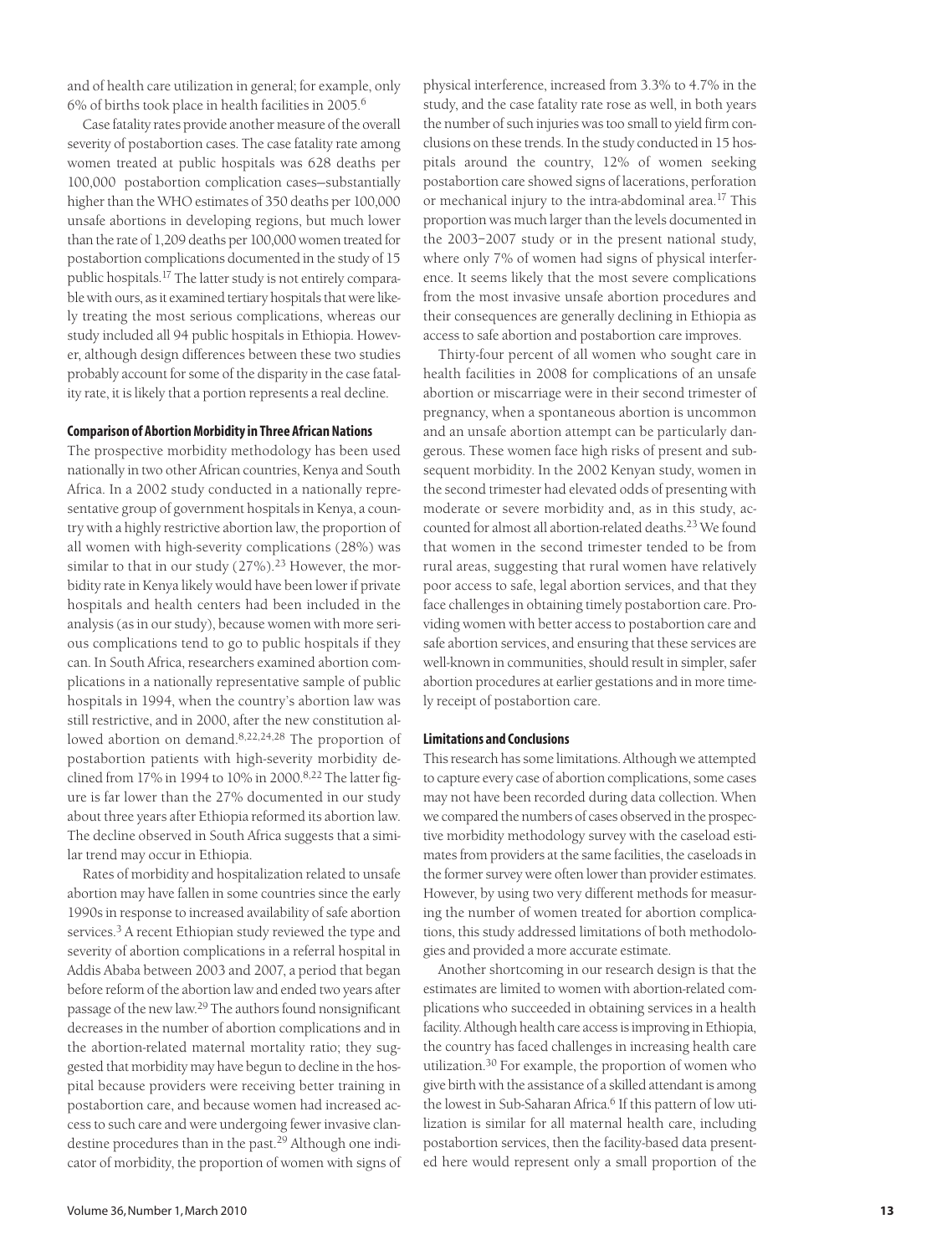women with morbidity and mortality from abortion. Other women may die without seeking care for their symptoms, die before they are able to obtain care, seek care from traditional practitioners or not seek care at all. However, because of the strong postabortion care program established by the government and NGO partners over the past decade, the proportion of women with abortion complications who obtain postabortion care may be higher than the proportion of pregnant women who deliver in health facilities.10

Finally, analyses by type of facility are necessary to examine the distribution and availability of services, but may be misleading. Women in need were turned away at some facilities because the sites lacked the capacity to provide necessary care. Some serious cases treated at hospitals may have been referrals from lower-level facilities. This study did not attempt to trace each point of care-seeking, and thus a small number of women who were referred from one facility to another may have entered the sample more than once. We decided to include all individual cases, as stabilization, treatment and resource utilization were different in each facility.

The results presented here provide a snapshot of abortion morbidity in a country that is making the transition from having a restrictive abortion law to allowing greater access to safe, legal abortion services. Policymakers can use these findings to strengthen the case for making access to safe abortion a public health priority for all women. Increased provision of contraceptive services would help couples avoid unintended pregnancies and abortions. Repeating this study in five years might yield very different results if the availability of safe abortion services continues to improve, and if access to modern contraceptives reduces unmet need and helps couples avoid unwanted pregnancies. This research provides a baseline against which to compare future findings.

Unlike some African nations, Ethiopia appears to be on course to reduce abortion-related morbidity and mortality. Yet, the elimination of unsafe abortion remains elusive. Postabortion care and safe abortion services should be further expanded and strengthened in public health centers and private health facilities; making these services more accessible (e.g., by providing them in primary care facilities) and affordable can ease the burden on hospitals and allow the resources currently required for postabortion care to be used for other health promotion and prevention efforts. Use of vacuum aspiration and medical abortion methods can also improve quality of care and reduce costs. Programs to reduce unintended pregnancy through provision of contraceptive services are urgently needed, as are efforts to make postabortion contraceptives available not only to women in cities but also those in rural areas, where this study found great need. Finally, building a society free of abortion-related stigma, where each woman knows the legal grounds for abortion and any woman who qualifies knows that it is her right to have a safe and affordable pregnancy termination in her own community, will require persistence and determination from a diverse coalition of partners.

#### **REFERENCES**

**1.** World Health Organization (WHO), *Unsafe Abortion: Global and Regional Estimates of the Incidence of Unsafe Abortion and Associated Mortality in 2003,* fifth ed., Geneva: WHO, 2007.

**2.** Sedgh G et al., Induced abortion: estimated rates and trends worldwide, *Lancet,* 2007, 370(9595):1338–1345.

**3.** Grimes DA et al., Unsafe abortion: the preventable pandemic, *Lancet,* 2006, 368(9550):1908–1919.

**4.** Population Reference Bureau (PRB), *2008 World Population Data Sheet,* Washington, DC: PRB, 2008.

**5.** WHO, *Maternal Mortality in 2005: Estimates Developed by WHO, UNICEF, UNFPA and the World Bank,* Geneva: WHO, 2005.

**6.** Ethiopian Central Statistical Agency and ORC Macro, *Ethiopia Demographic and Health Survey 2005,* Addis Ababa, Ethiopia: Central Statistical Agency; and Calverton, MD, USA: ORC Macro, 2006.

**7.** Ethiopian Ministry of Health, *Technical and Procedural Guidelines for Safe Abortion Services in Ethiopia,* Addis Ababa, Ethiopia: Ministry of Health, 2006.

**8.** Jewkes R et al., Prevalence of morbidity associated with abortion before and after legalization in South Africa, *BMJ,* 2002, 324(7348): 1252–1253.

**9.** Jeppsson A, Tesfu M and Bohmer L, Magnitude of abortion-related complications in Ethiopian health facilities: a national assessment, *East African Medical Journal,* 1999, 76(10):547–551.

**10.** Fetters T, Tesfaye S and Clark KA, An assessment of postabortion care in three regions in Ethiopia, 2000 to 2004, *International Journal of Gynecology and Obstetrics,* 2008, 101(1):100–106.

**11.** Gebreselassie H and Fetters T, *Responding to Unsafe Abortion in Ethiopia: A Facility-Based Assessment of Postabortion Care Services in Public Health Sector Facilities in Ethiopia,* Chapel Hill, NC, USA: Ipas, 2002.

**12.** Konje JC, Obisesan KA and Ladipo AO, Health and economic consequences of septic induced abortion, *International Journal of Gynecology and Obstetrics,* 1992, 37(3):193–197.

**13.** Kay BJ et al., An analysis of the cost of incomplete abortion to the public health sector in South Africa—1994, *South African Medical Journal,* 1997, 87(4):442–447.

**14.** Johnston HB, Gallo MF and Benson J, Reducing the costs to health systems of unsafe abortion: a comparison of four strategies, *Journal of Family Planning and Reproductive Health Care,* 2007, 33(4):250–257.

**15.** Henshaw SK et al., Severity and cost of unsafe abortion complications treated in Nigerian hospitals, *International Family Planning Perspectives,* 2008, 34(1):40–50.

**16.** Vlassoff M et al., Economic impact of unsafe abortion-related morbidity and mortality: evidence and estimation challenges*, IDS Research Report,* Brighton, UK: Institute of Development Studies, 2008, No. 59.

**17.** Mekbib T, Gebrehiwot Y and Fantahun M, Survey of unsafe abortion in selected health facilities in Ethiopia, *Ethiopian Journal of Reproductive Health,* 2007, 1(1):28–43.

**18.** Singh S et al., The estimated incidence of induced abortion in Ethiopia, 2008, *International Perspectives on Sexual and Reproductive Health,* 2010, 36(1):16–25.

**19.** Jewkes R et al., Why are women still aborting outside designated facilities in metropolitan South Africa? *BJOG,* 2005, 112(9):1236– 1242.

**20.** Fetters T et al., Abortion-related complications in Cambodia, *BJOG,* 2008, 115(8):957–968.

**21.** Figa-Talamanca I et al., Illegal abortion: an attempt to assess its cost to the health services and its incidence in the community, *International Journal of Health Services,* 1986, 16(3):375–389.

**22.** Rees H et al., The epidemiology of incomplete abortion in South Africa, *South African Medical Journal,* 1997, 87(4):432–437.

**23.** Gebreselassie H et al., The magnitude of abortion complications in Kenya, *BJOG,* 2005, 112(9):1229–1235.